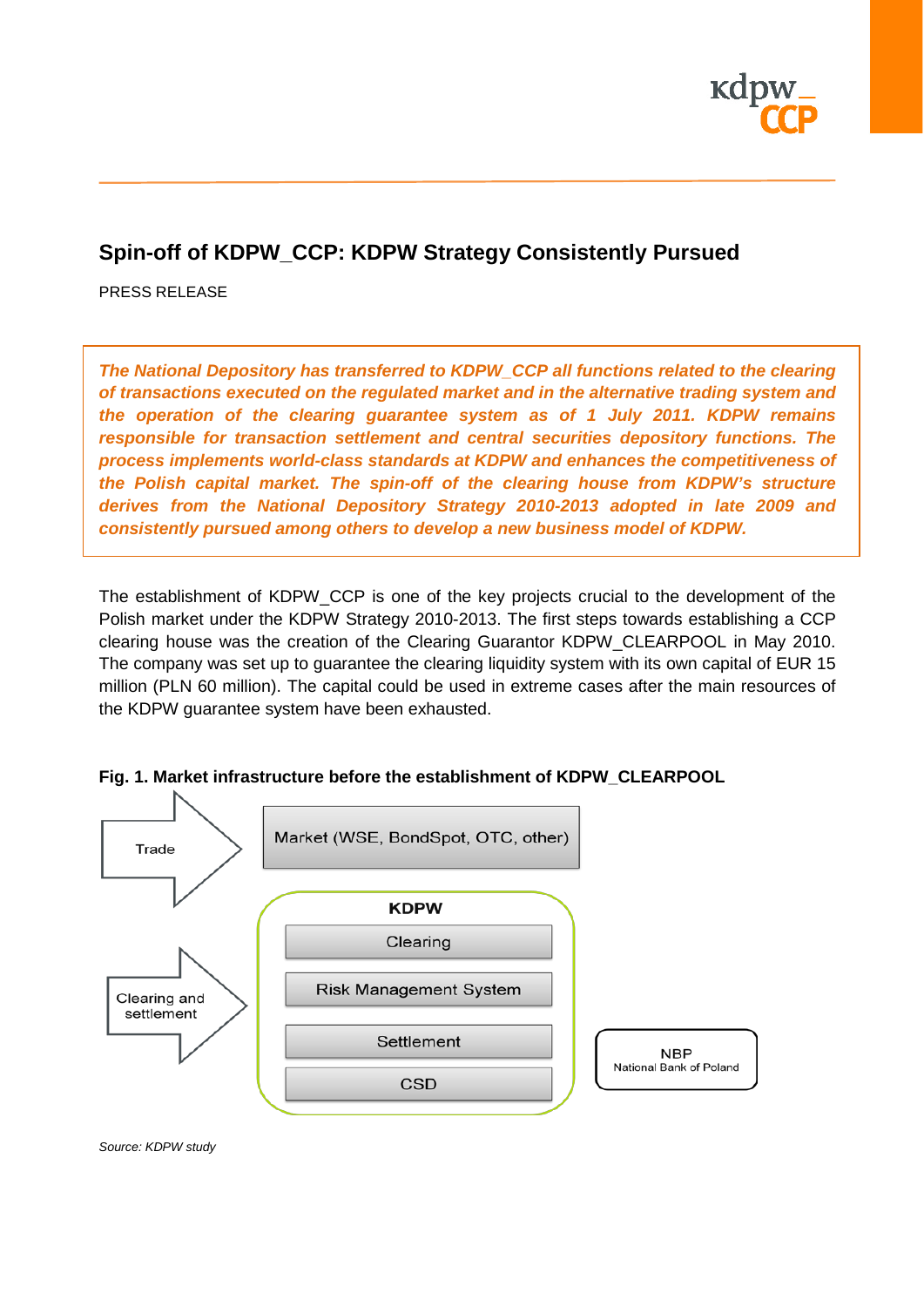**Fig. 2. Market infrastructure after establishment of the guarantor KDPW\_CLEARPOOL**



*Source: KDPW study*

The next step implemented according to the Strategy and in communication with capital market representatives is the establishment of a clearing house based on the central counterparty (CCP) model broadly used around the world. The company is 100 percent owned by the National Depository for Securities and in addition to capital owns a state-of-the-art risk management system, which significantly improves the safety of clearing transactions on the Polish capital market.

## **Fig. 3. Market infrastructure after the spin-off of KDPW\_CCP clearing house**



*Source: KDPW study*